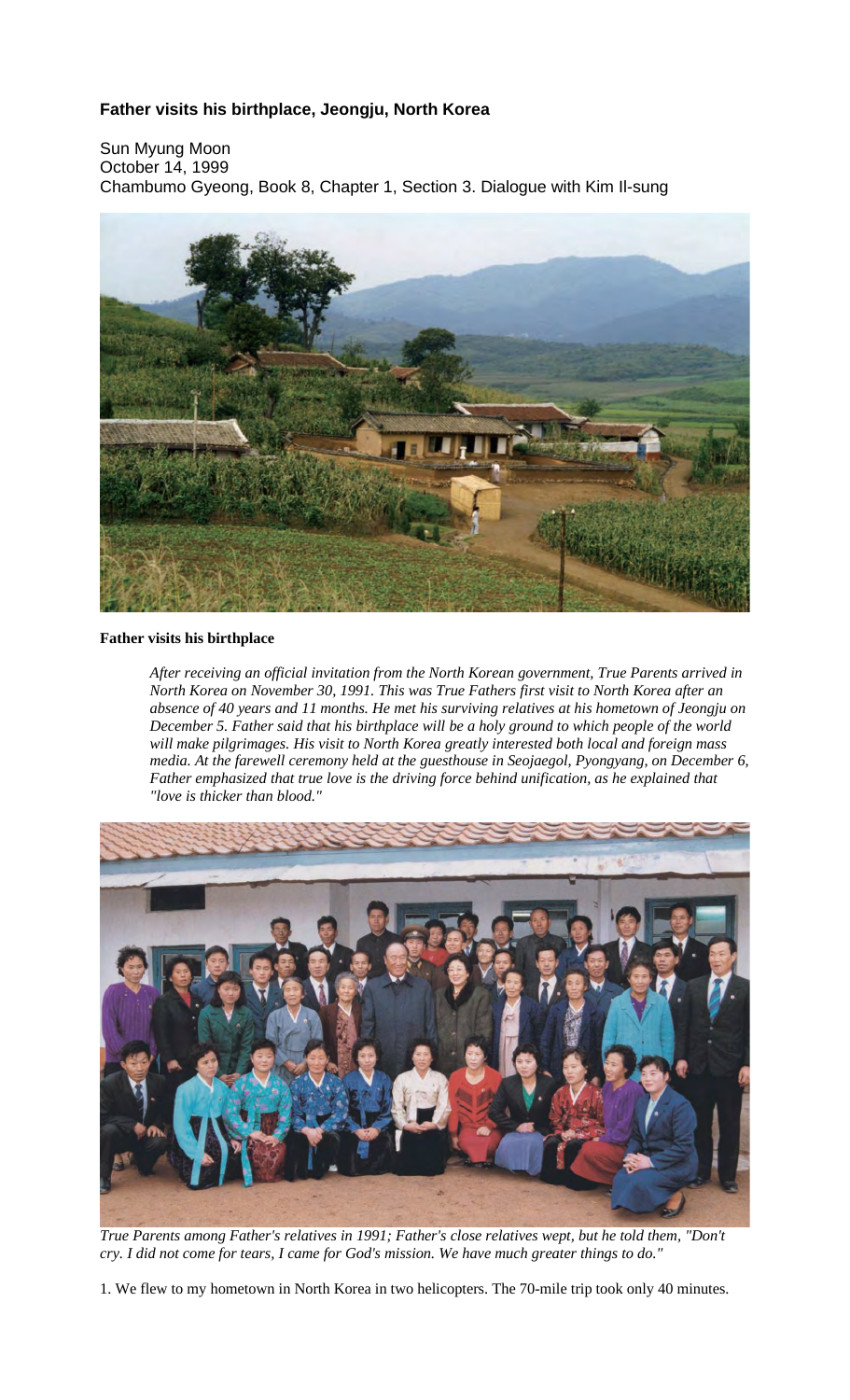We landed at a schoolyard and drove to my old house. The road was paved so nicely that cars could travel on it. I was told that it took them ten days to pave the road for my visit. The level of preparation they made for me was on a par with the level they would have made for Kim Il-sung. They took meticulous care and put much effort into covering my parents' graves with good sod and placing gravestones with words carved in red. When we went to the house where I had once lived, I discovered they had also repainted it entirely, probably upon orders from Kim Il-sung. The interior had an earthen floor, as do most traditional Korean houses, buttressed with rocks stacked strongly around it, finished up with cement. The yard was covered with sand. They had done a wonderful job. They were like Esau trying to serve his younger brother Jacob as a king. (226-119, 1992/02/02)



*True Parents in North Korea with physical family members paying their respect to their parents grave*

2. I asked Kim Il-sung to open up my hometown so that Jeongju can welcome people from around the world to visit and participate in workshops. This is the heart with which I visited Kim Il-sung. No amount of opposition could suppress this. When heaven casts its net of righteousness, it catches everything that is not in accordance with the heavenly principle. That is why they placed gravestones on my parents' graves and covered them with good sod. It was none other than Kim Il-sung himself who ordered that this be done. He told his people to pave the two-lane road leading to my hometown, and they even paved an asphalt road to my parents' graves. His hospitality was greater than that of Esau when he was welcoming Jacob. Why is the Esau of Korea greater than the Esau of Israel? It is because the Israelites were the first chosen people, the formation stage. Christianity was the Second Israel, at the growth stage; however, America never even dreamed of developing my hometown as a holy ground. Because Kim Il-sung did this, North Korea possesses the authority as the people of the Third Israel. (225-314, 1992/01/26)

3. During my meeting with Kim Il-sung, he asked me, "Reverend Moon, you went to your birthplace, right?" When I answered, "Yes" and thanked him for it, he told me, "That place will one day be a famous site. I'll take care of everything." When he said that, the people next to him responded, "Yes, we understand, Mr. President!" The words of Kim Il-sung carry a lot of weight, as weighty as the words of God. I added a rider to his promise, though. I told him to turn it into the hometown that I used to live in when I was a boy. I gave them directions as to what to put where and how to make it in such and such a way. If they do this, it will become a pilgrimage site for Unification Church members across the world, who will vividly see and feel the things of the past that I have talked about. (226-120, 1992/02/02)

4. When I visited North Korea, my family and even distant relatives came to greet me. I did not say a word. They wanted to greet me and hold me, and did not want to let me go, but I kept silent because I knew how the communist world works. Why would I not say how thrilled I was to see my older and younger sisters again? It is because everything I said would have to be reported to the superior authorities. If the words of my younger sister and the words of my older sister were different, they would both be in trouble. But how could they give the exact same report? My nephews and everyone who was present had to give a report. Should any of their reports be different from the others, they would find themselves in serious trouble. They would be accused of lying and, as a result, I would be banned from North Korea and they would lose their lives. In North Korea, the entire family must report. Husbands, wives, everyone from kindergartners to grandparents report to different offices. Having said that, if people in the same family write identical reports, that poses a problem, too. They can be accused of collaborating on the